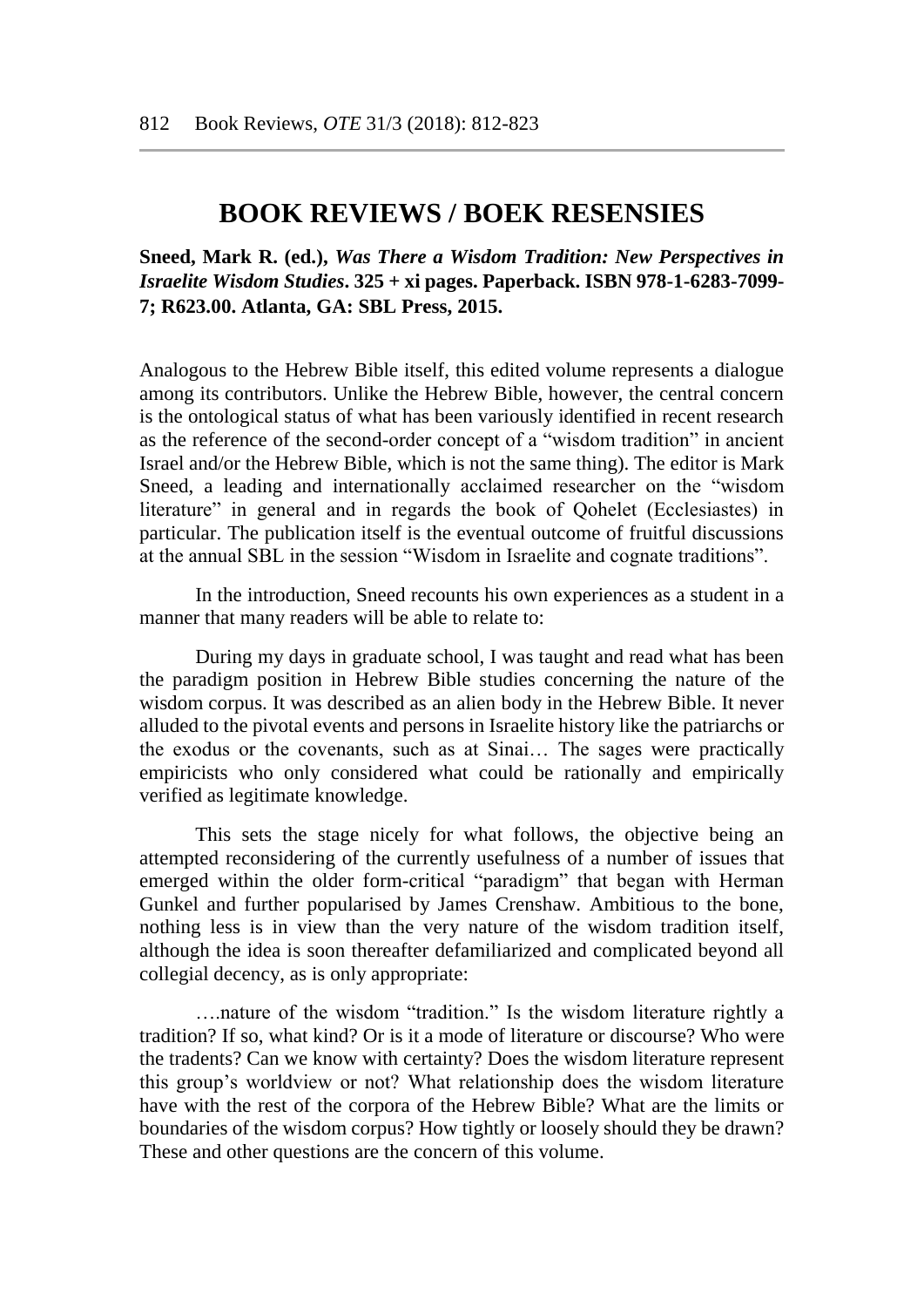Three sections are distinguished by the table of contents itself, namely "genre theory and the wisdom tradition" (seven authors/contributions), "case studies" (four authors/contributions and "ancient Near Eastern comparison" (one author/contribution).

In the first perspective presented, Will Kynes reminds us that the concept of a "wisdom tradition" is a scholarly construct which according to him has outlived its usefulness as a separate category of research in relation to the rest of the biblical literature. Sneed is right behind him next, intricately weaving the thread of a thousand and one qualifications required concerning the category of genre (and therefore "wisdom"). Michael Fox then enters the fray arguing that one can still speak meaningfully of "wisdom literature" as a type, meeting specific necessary and sufficient criteria regarding form and content. Douglas Miller similarly thinks there is a thing to be said for common characteristics within wisdom literature. Annette Schellenberg goes one further, suggesting even the idea of a wisdom "worldview" (previously disputed) can be retained. Katharine Dell makes use of the Wittgensteinian concept of "family resemblance", viewing some books (Proverbs) as more (proto-)typical than others (Job), the latter itself further connected to atypical members (e.g. wisdom Psalms). Stuart Weeks follows suit when criticizing the hermeneutical assumptions of form criticism.

Markus Saur takes us to the next section and concludes from his interpretation of some of the so-called "wisdom Psalms" that the category was a form of discourse rather than a class of people. Tova Forti argues for a little more specificity regarding form and content when attempting to classify texts as wisdom in type and shows what she means in the context of Psalms 39 and 104. Raick Heckl summarises parts of his earlier research showing that the framenarratives of the books of Job and Proverbs presuppose parts of the Pentateuch and prophetic texts as already semi-canonical during the Persian period. Mark Hamilton looks at wisdom bits scattered in the book of Ezekiel as evidence for the existence of distinct genres that did not exclude their mixing with nonwisdom types.

Nili Shupak represents the home stretch in the relay and the only view in the ancient Near Eastern specialist section (although all the other contributions touch on comparative aspects). The case is re-opened for viewing Egyptian wisdom as originating in a secular context before being codified by a scribal class. Israelite wisdom is said to show signs of similar development, partly as a result of direct dependence on said cognate context.

The edited volume is a welcome addition to the ongoing related research. In a way, it stands in another modern tradition concerned with what happens when readerly categories are projected onto the contents of ancient texts thereby distorting their meaning(s) accordingly. The title of the volume is somewhat (but understandably) ambiguous since the various essays are not merely answers to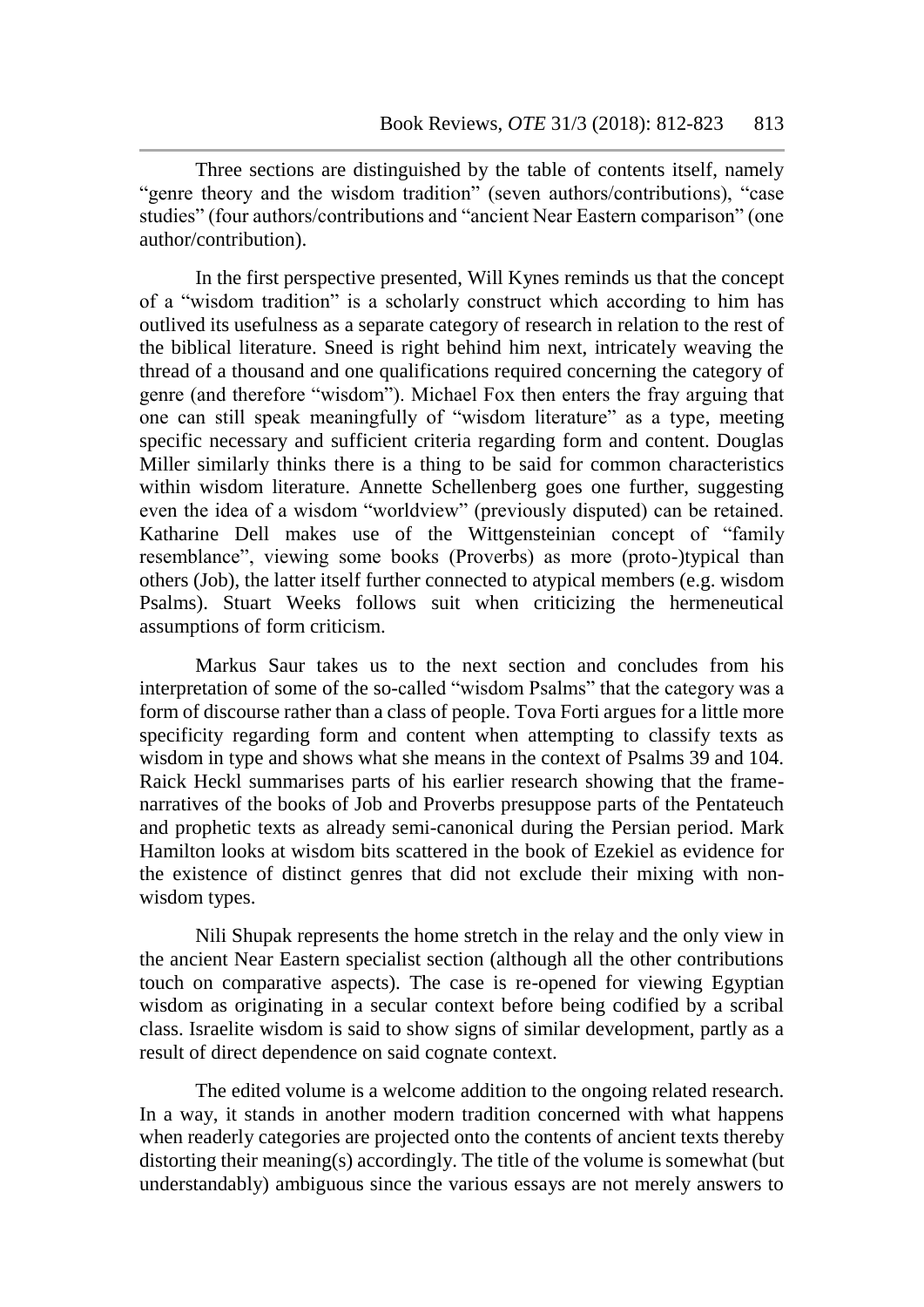the question being posed but in fact concerned with different questions in different contexts. Wisdom and the tradition it is connected to can refer to anything from a word, a genre, as a body of literature, as a social phenomenon (a school), as a historical entity (scribal sages), a theology (non-revelatory, non-Yahwistic), a practice (non-cultic), a worldview (sapiential), etc. To ask whether there was a wisdom tradition and what answer comes to mind will mean different things in the context of different senses and references of the concept, and of course in the registers of different auxiliary subjects (linguistics, literary criticism, history, sociology, theology, philosophy, etc.)

To the extent that the concern lies with an essentially contested concept, the volume as a whole seems to imply adherence to a probabilistic view of conceptual structure as assumed by the prototype theory of concepts. To the extent that this is the case, the arguments related thereto and dependent thereon share the weaknesses of that theory. Mutually exclusive forms of terminology are also present, as when Wittgenstein's notion of "family resemblances" that inspired the theory of prototypes is mixed with references to the classical theory's notion of necessary and sufficient conditions At times it is hard to avoid the suspicion that the essentialism associated with intentional definition is nevertheless presupposed in the repeated criticism levelled at form-criticism for having failed to identify any essential properties of the phenomenon under consideration.

What is particularly pleasant in terms of the reading experience, however, is that the volume itself is as provocative and interesting as the debates regarding the "historical traditions" of "ancient Israel" during the nineties of the previous century. The analogy seems strong with regard to the questioning of a fundamental second-order concept and the game-changing implications involved in doing so and discarding it from the meta-language (cf. also the repeated reference to the previous "paradigm".). Also, the revision called for within the specialist research focus area on biblical wisdom equally stops just south of its own raison d'être. And what better way to tickle the fancy of specialists on other types of OT literature and initiate a lively scholarly debate on the topic (not to mention the additional research spawned and the citations that can be expected, even in disagreement). If this was the objective (or not), the editor and his team, as they say, absolutely nailed it. This volume is the proverbial city gate where the sages of tomorrow can meet, even if the latter are no longer discoverable elsewhere than amongst ourselves.

The analogy with the minimalist controversy is also weak, however, given the diversity of views allowed to present themselves concurrently. In addition, in this case, wisdom "minimalists" and "maximalist" both appear to be motivated by "theological" agendas in general and canonical criticism in particular (with a few exceptions among the contributions, of course). The desire to connect or even oppose "wisdom" in the Hebrew Bible (Old Testament) to the rest of the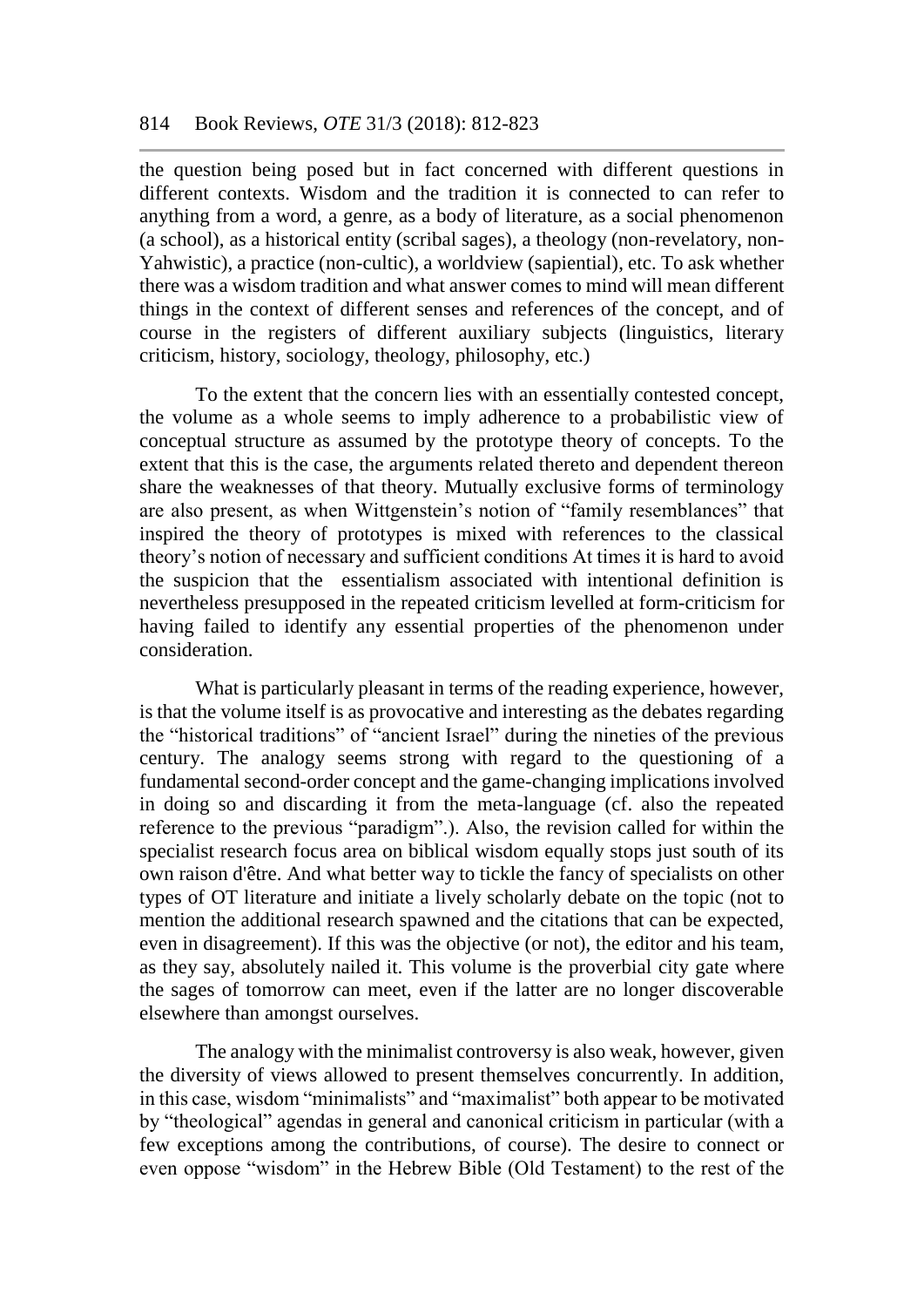inner-biblical contexts imply as much, and in many cases the agenda does not diminish the quality of the insights provided. Here everyone, whether rejecting, affirming or modifying one or more concept, concern or category of the "previous paradigm", seems to be on the same page (pun intended).

In conclusion, the publication is highly recommended for both institutional libraries and personal ones. It caters for everyone from intermediate students to research experts. It's one of those works without which something is missing and with which a lot of others are allowed to be. The range of relevant issues it touches on is sufficient as a five-course meal introduction to contemporary research on wisdom in the Hebrew Bible. Every contribution is of sufficiently high quality irrespective of the shortcomings indicated here and by others. However, the reader concurs or disagrees with any particular perspective therein, and however one interprets and approaches the question(s) constituting the research problem, it is arguably the most useful introduction to current related research available in English.

Jaco Gericke, Associate Research Professor, Ancient Texts, Faculty of Theology, North-West University, PO Box 1174, Vanderbijl Park, 1900. Email: [21609268@nwu.ac.za,](mailto:21609268@nwu.ac.za) DOI: https:// doi.org/10.17159/2312-3621/2018/v3n3 a23

## **Mirjam Zimmermann, Ruben Zimmermann (Hrsg.),** *Handbuch der Bibeldidaktik***. UTB (Tübingen: Mohr Siebeck, 2013). Xviii + 748 S., kartoniert. ISBN 978-3-8252-3996-1. 40 Euro**

This extensive handbook provides a fine survey of the current insights and debates in Bible-related-didactics in different German contexts. Some of the essays are particular to this context, others will also apply elsewhere, including an undergraduate university setting. The question behind the volume is this: "Wie kann dieser Text, der in ferner Vergangenheit entstanden ist, für Menschen im 21. Jahrhundert, besonders für Schülerinnen und Schüler, noch heute zugänglich werden, Sinn stiften und vielleicht sogar mehr Bedeutung bekommen als gute Literatur?" (vii). Regarding the purpose of the volume, the editors (Mirjam Zimmermann is a specialist in teaching the Bible at the University of Siegen, Ruben a New Testament scholar at the University of Mainz, Germany) note:

> Das vorliegende Handbuch möchte für die Chancen einer Bibeldidaktik werben und empfängt Rückenwind durch neue Impulse der Fachdisziplinen, wie etwa der "Kinderexegese" oder der "narratologischen Figurenanalyse", um nur zwei Beispiele zu nennen. Es stellt insofern exegetisch-hermeneutische sowie didaktisch-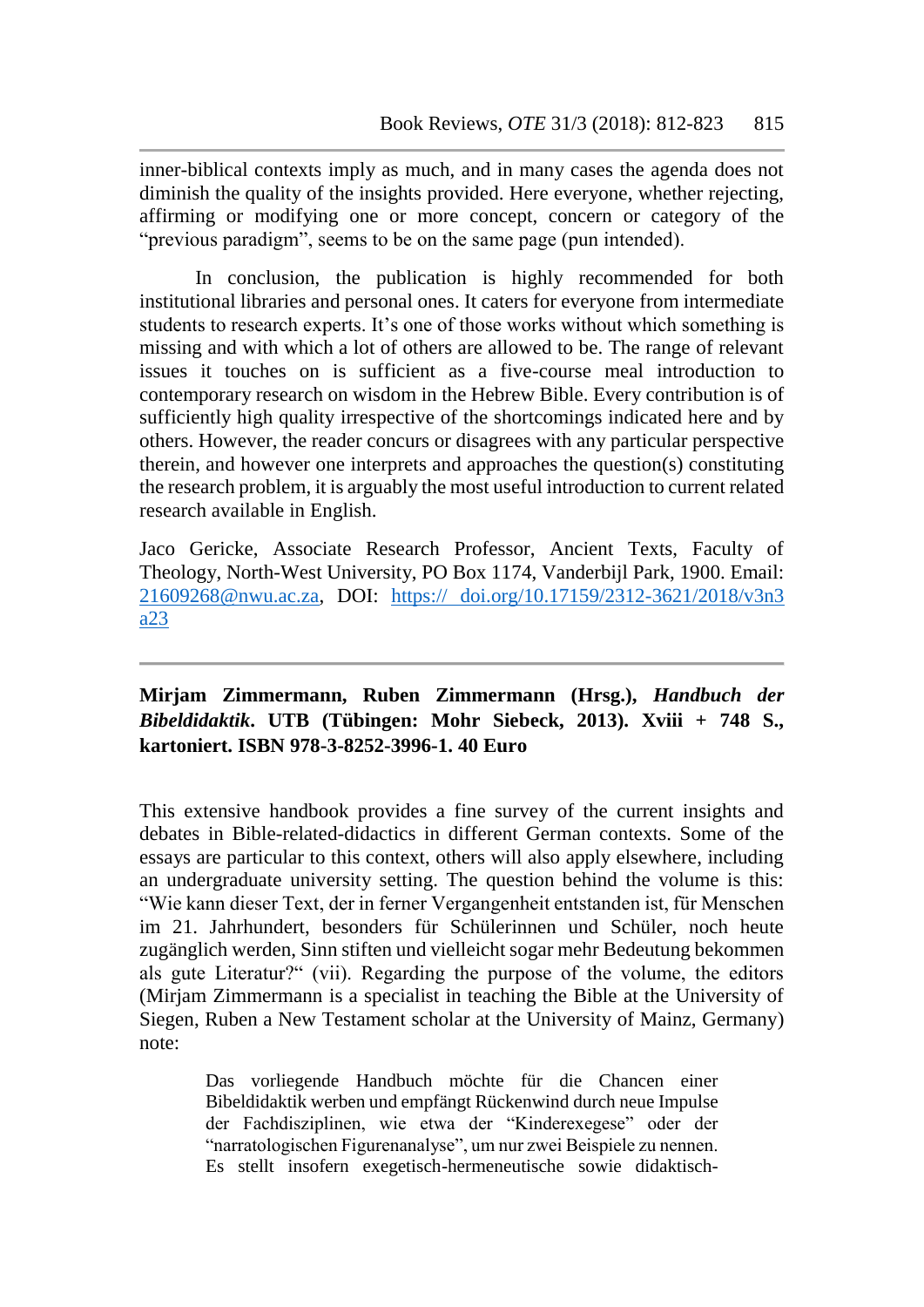#### 816 Book Reviews, *OTE* 31/3 (2018): 812-823

methodische Neuansätze vor, möchte aber zugleich traditionelle Wissensbestände der Bibelwissenschaft und Bibeldidaktik und klassische Zugänge und Methoden aufnehmen, die zu kennen immer noch hilfreich und nützlich ist. Die Artikel können auf diese Weise umfassend informieren und zugleich motivieren, mit der Bibel pädagogisch zu arbeiten (Preface, vii).

The editors introduce the subject and the volume with its different parts ("Bibeldidaktik – eine Hinführung und Leseanleitung", 1–21). *Bibeldidaktik* is defined as processes of teaching and learning with the Bible.

> Wer die Bibel zur Hand nimmt und liest, wird ein Lernender werden. Er oder sie wird mit Fremdheit, Widersprüchen und Unverständnis konfrontiert, entdeckt längst Bekanntes und Vertrautes wieder, folgt zögerlich oder neugierig den Spuren einer eigenen Sprach- und Denkwelt des Gottesglaubens, wird in seiner individuellen Existenzund Weltsicht angesprochen und herausgefordert, kurzum: Er oder sie wird in einen Prozess des Verstehens und Missverstehens, der Ermutigung und Veränderung oder eben mit anderen Worten: in einen Prozess des Lernens hineingezogen.

> Die Bibel war und ist immer schon ein "didaktisches Buch": Sei es, dass in ganz materialer Hinsicht die Bibel als Lehrbuch und Lesefibel verwendet wurde, sei es, dass die Bibel mit ihren Geschichten und Gestalten zur kollektiven Lehrmeisterin wurde und prägende Spuren in der abendländischen Kulturgeschichte hinterlassen hat, sei es, dass Menschen in ihrer individuellen Suche nach Sinn und Orientierung bis heute in der Bibel Antworten finden, die Bibel somit zum Lernbegleiter wird, mit dem "zu leben" gelernt werden kann (1).

The introductory essay also reflects on teaching and learning the Bible (the Bible as an object of education), on teaching and learning with the Bible (the Bible as a medium of teaching), on teaching and learning through the Bible (the Bible as a catalyst for comprehensive learning) and on the aspects of teaching the Bible. Each article starts with an introduction that describes the relevance of the subject for teaching the Bible. This is followed by presentations of aspects from the history of research and the current scholarly debates. These sections lead to didactical-methodological issues and concrete suggestions for application. Each article also contains suggestions for further reading.

The volume consists of seven parts. *Part one* focuses on the history of the origin and reception of the Bible. It contains the following essays: Georg Plasger, "Bibel: Entstehung, Überlieferung, Kanonisierung" (25–30); Michaela Bauks, "Die Welt des Orients" (30–37); Susanne Luther, "Politische Geschichte und religiöser Kontext in griechisch-römischer Zeit" (38–46); Wolfgang Zwickel, "Biblische Archäologie" (47–51); Susanne Luther, "Neutestamentliche Sozialund Kulturgeschichte der Umwelt Jesu und der frühchristlichen Gemeinden" (51–58); Michael Tilly, "Opfer, Kult und Fest im Judentum" (58–64); Katja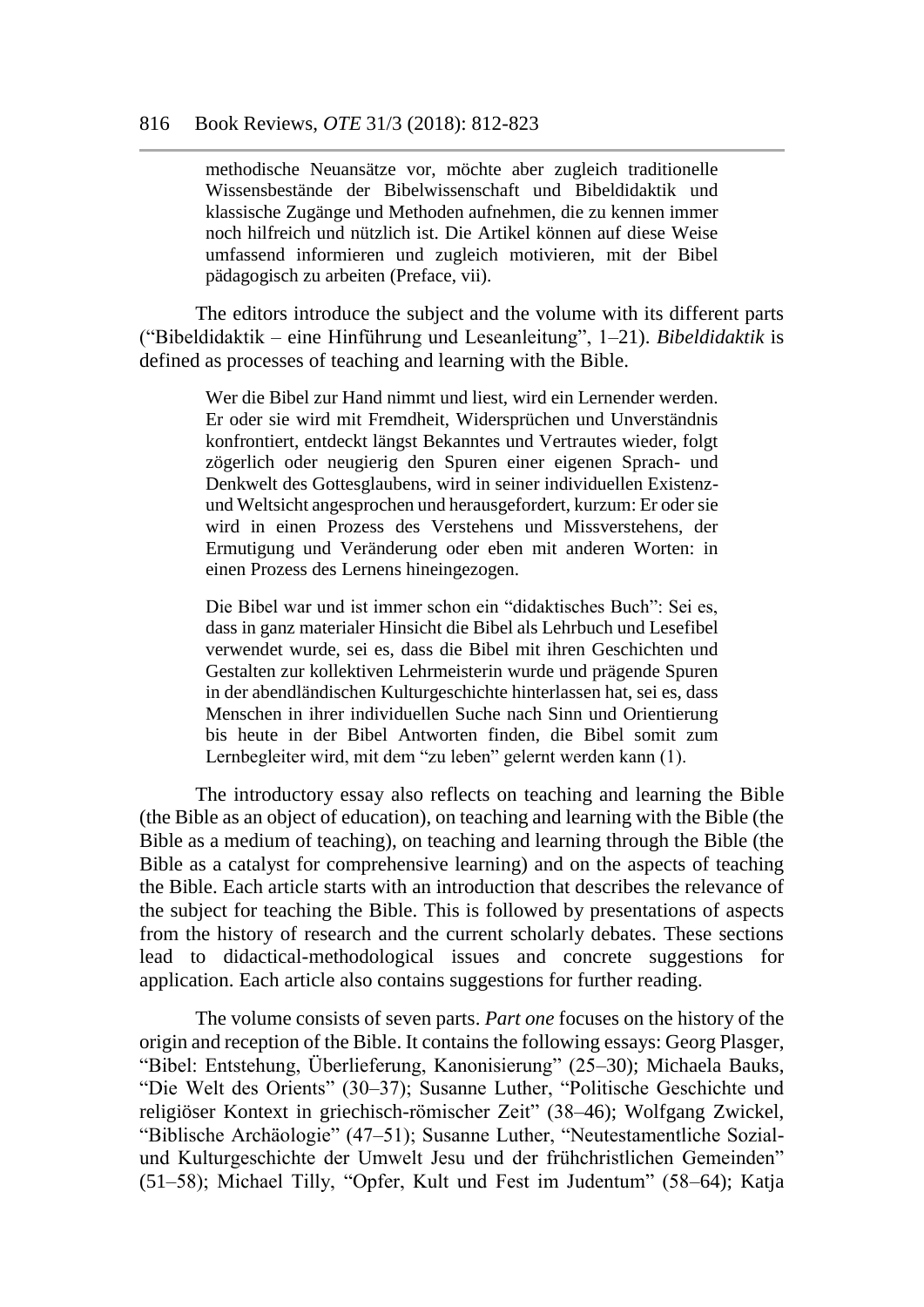Soennecken, Dieter Vieweger, "Jerusalem" (64–70); Michael Landgraf, "Die Bibel als Lehrbuch" (71–76), Peter Kristen, "Moderne deutsche Bibelübersetzungen" (76–82) and Michael Landgraf, "Bibelausgaben damals und heute" (82–87).

*Part two* offers quite a mixed survey of the content of the Bible that is considered important and presented in schools in German-speaking Europe. The following texts and themes are described (we focus on contribution on the Old Testament or themes appearing in both Testaments: Sabine Pemsel-Maier, "Der Kanon im Kanon" (91–99, what are the most important passages/books of the Bible, what are the criteria used to determine them? This is where the focus should be on teaching the Bible); Georg Plasger, "Gott" (99–106); Martin Rothgangel, "Schöpfung" (106–113); Christina Kalloch, "Der Turmbau zu Babel" (113–116); Georg Plasger, "Erwählung und Bund" (117–120); Bernd Schröder, "Der Dekalog" (120–126); Ann-Cathrin Fiß, Gudrun Neebe, "Prophetie" (127–133); Christoph Gramzow, "Ijob/Hiob und die Frage nach dem Leid" (133–137); Ingo Baldermann, "Psalmen" (138–144); Ruben Zimmermann, "Liebe und Sexualität" (145–148); … Marco Hofheinz, "Sünde" (218–222); Johannes Woyke, "Gerechtigkeit Gottes/Rechtfertigung des Menschen" (222–227); Mirjam Zimmermann, Ruben Zimmermann, "Ethik" (228–234); … Marco Hofheinz, "Kirche/Volk Gottes" (243–247); Peter Müller, "Kinder in der Bibel" (247–250); … and Manfred L. Pirner, "Eschatologie/Reich Gottes" (259–263).

*Part three* presents a number of biblical figures. From the Old Testament the following are chosen after a brief introduction by Hans Mendl ("Lernen an biblischen Personen, 267–271): Christfried Böttrich, "Adam und Eva" (271– 275); Martina Steinkühler, "Kain und Abel" (275–279); Martina Steinkühler, "Noach" (280–283); Dorothea Erbele-Küster, "Abraham und Sara" (283–289); Thomas Naumann, "Isaak und Rebekka" (289–292); Thomas Naumann, "Ismael und Hagar" (293–296); Gabriele Theuer, "Jakob und Rahel" (296–300); Isa Breitmaier, "Mose und Mirjam" (300–304); Friedhelm Kraft, "Josef" (305–311); Heinrich Krauss, "David" (312–317); Ruth Sauerwein, "Elija und Elischa" (318– 322); Isa Breitmaier, "Amos" (322–327) and Frauke Büchner, "Rut" (327–330).

*Part four* presents various concepts and approaches to teaching the Bible. These are Rainer Lachmann, "Die Entwicklung der Bibeldidaktik von 1900 bis zum problemorientierten Religionsunterricht" (375–381); Michael Meyer-Blanck, "Hermeneutik und Bibeldidaktik" (382–387); Gabriele Klappenecker, "Problemorientierung und Bibeldidaktik" (387–392); Ingo Baldermann, "Existenzielle Bibeldidaktik" (392–398); Jürgen Heumann, "Bibeldidaktik als Symboldidaktik" (398–403); Hans Mendl, "Korrelation und Bibeldidaktik" (404–409); Friedrich Schweitzer, "Elementarisierung und Bibeldidaktik" (409– 415); Bernhard Dressler, "Semiotik und Bibeldidaktik" (415–421); Alois Stimpfle, "Bibeldidaktik und konstruktivistisches Lernen" (421–428); Mirjam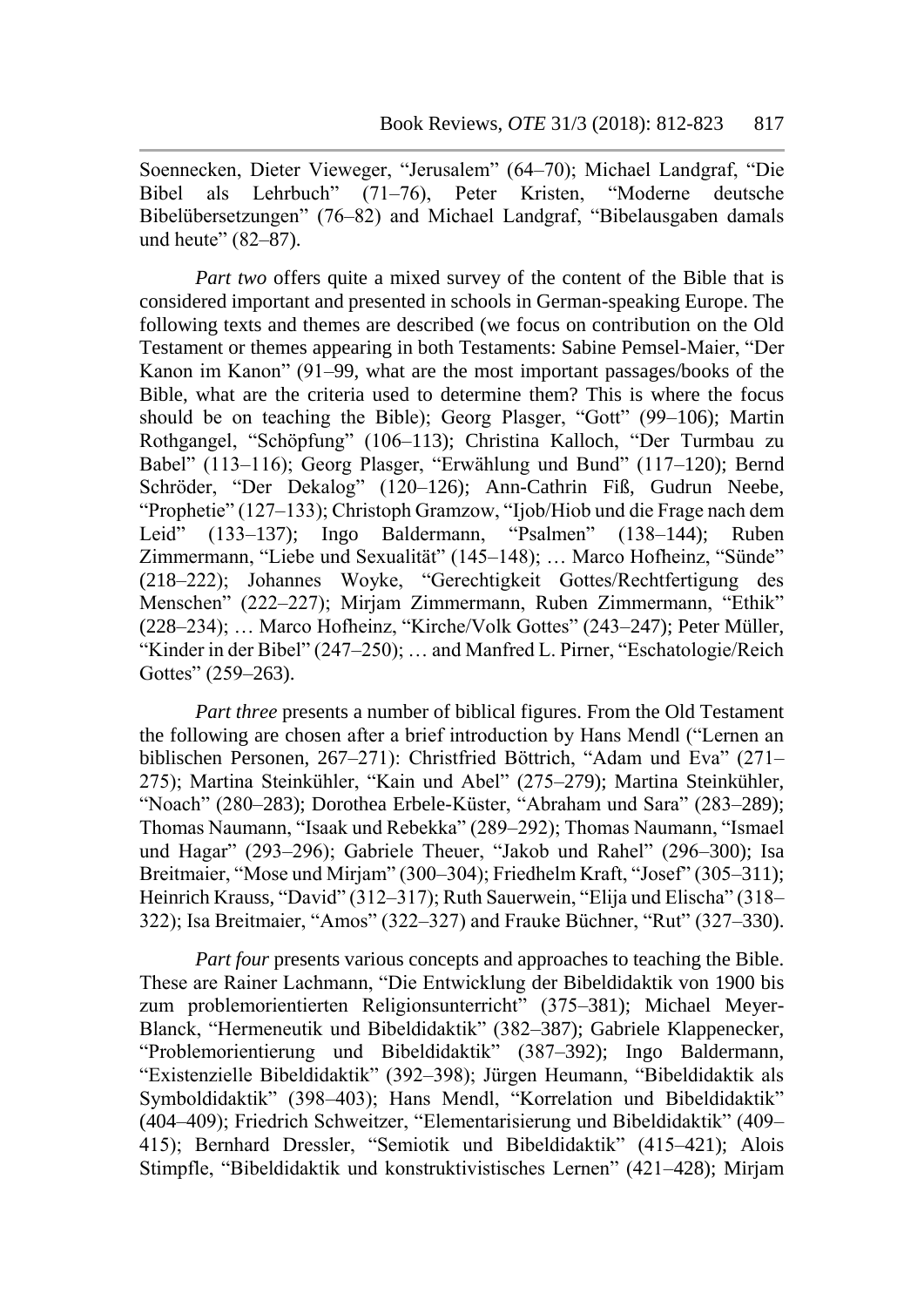Zimmermann, "Kindertheologie und Kinderexegese" (428–433); Bärbel Husmann, "Bibel und performative Didaktik" (434–439); Mirjam Schambeck, "Bibeltheologische Didaktik" (439–446); and Hartmut Lenhard, Gabriele Obst, "Bibeldidaktik im kompetenzorientierten Religionsunterricht" (447–454).

*Part five* explains and evaluates various methods and approaches to teaching the Bible in different contexts: Hans-Ulrich Weidemann, "Historischkritische Bibelauslegung" (457–)462; Mirjam Zimmermann, Ruben Zimmermann, "Aneignende Methoden der Exegese" (463–468); Christian Dem, "Angeleitete Lektüre von biblischen Ganzschriften" (468–474); Mirjam Zimmermann, "Erzählen" (475–482); Bettina Eltrop, "*Lectio divina*/Bibelteilen" (483–490); Rainer Oberthür, "Bibelwort-Karten" (490–496); Gottfried Adam, "Lernen mit Kinderbibeln" (497–503); Mirjam Zimmermann, "Kreatives Schreiben" (503–509); Gerhard Marcel Martin, "Bibliodrama" (509–515); Uta Pohl-Patalong, "Bibliolog" (516–522); Werner Kleine, "Sprechzeichnen zu biblischen Geschichten" (522–529); Anneliese Hecht, "Biblische Figuren stellen" (530–535); Barbara Schaupp, "Bibel und Bodenbilder" (536–540); Martin Steinhäuser, "Godly Play" (541–547); Georg Langenhorst, "Bibel und moderne Literatur" (547–553); Gerhard Büttner, "Bibel und Kunst" (554–559); Heike Lindner, "Bibel und Musik" (560–565); Reinhold Zwick, "Bibel im Film" (565–571); Gerd Buschmann, "Bibel und Popkultur" (572–577); Marion Keuchen, "Bibel und digitale Welten" (577–582); Hartmut Rupp, "Bibel und Kirchenraum" (582–589); Michael Landgraf, Mirjam Zimmermann, "Außerschulische Lernorte zur Bibel" (589–595) and Manfred Zoll, "Kinderbibeltage/Kinderbibelwochen" (596–602).

*Part six* focuses on the variety of the recipients, that is those learning and reading the Bible: Georg Langenhorst, "Bibeldidaktik und Entwicklungspsychologie" (605–609); Carsten Gennerich, "Bibel als Medium der Identitätsbildung" (609–613); Ulrich Riegel, "Bibelverständnis und soziales Milieu" (614–617); Susanne Betz, Hans Hilt, "Zugänge zur Bibel für kleine Kinder (Elementarpädagogik)" (618–623); Ulrike Itze, Edelgard Moers, "Zugänge zur Bibel für Schülerinnen und Schüler der Grundschule" (623–629); Iris Bosold, "Zugänge zur Bibel für Schülerinnen und Schüler der Sekundarstufe I" (629–633, children between 10 and 16 years of age); Birgit Maisch-Zimmermann, "Zugänge zur Bibel für Schülerinnen und Schüler der Sekundarstufe II" (633–638), Andreas Obermann, "Zugänge zur Bibel in der Berufsschule" (638–642); Anita Müller-Friese, "Inklusives Lernen zur Bibel" (642–647); Carsten Haeske, "Zugänge zur Bibel für Konfirmandinnen und Konfirmanden" (647–651); Anneliese Hecht, "Zugänge zur Bibel in der Gemeindearbeit" (651–656; surprisingly, one essays is to cover all ages between about 14 years and 65 years of age!) and Christian Mulia, "Zugänge zur Bibel für Seniorinnen und Senioren" (656–660).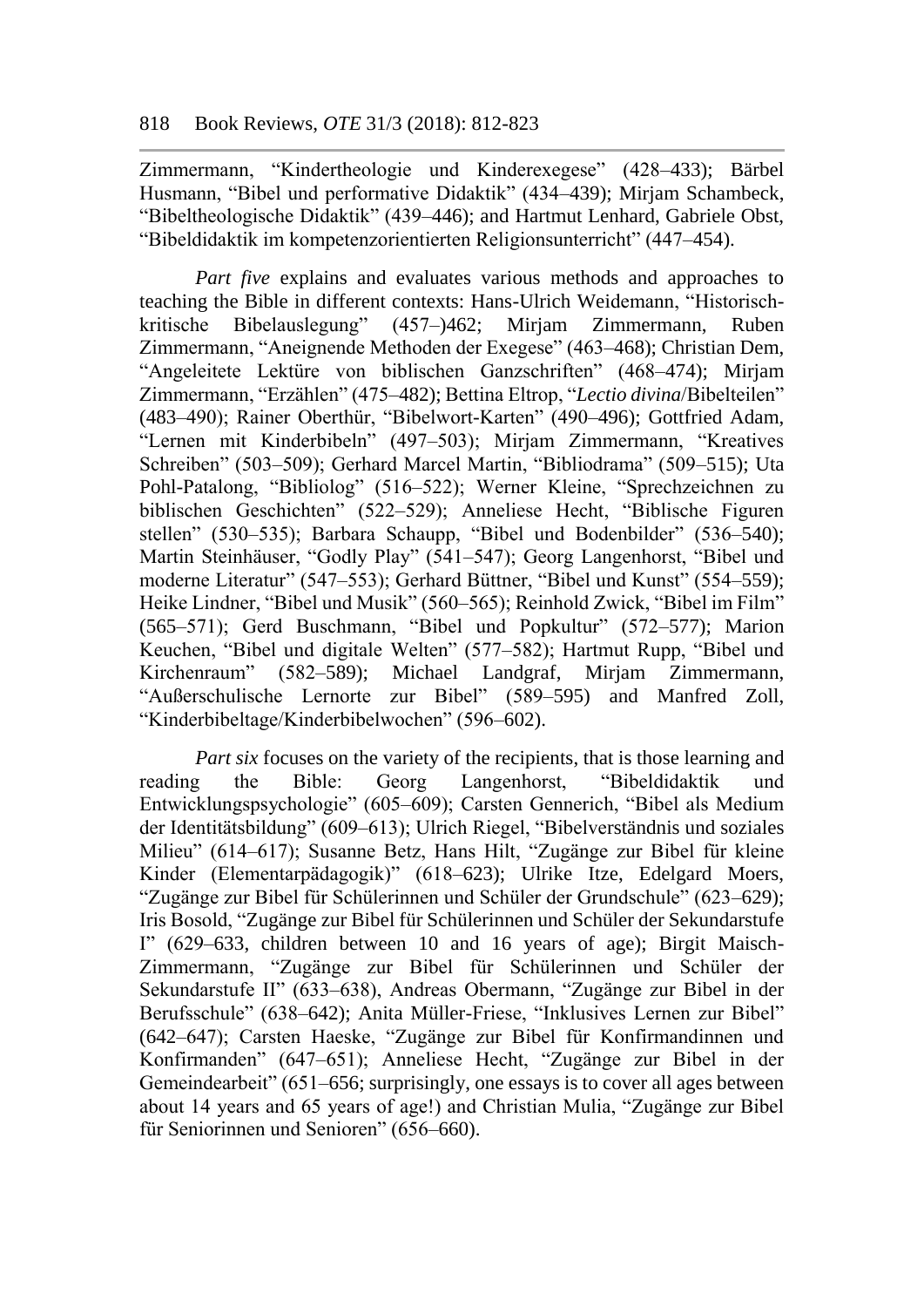The *final part* addresses several problems in approaching and understanding the Bible. It consists of ten essays: Mirjam Zimmermann, Ruben Zimmermann, "Ist die Bibel wahr?" (663–667); Norbert Mette, "Zeitgemäßheit der Bibel" (667–670); Michael Fricke, "Was sind (zu) schwierige Bibeltexte?" (671–674); Bernd Beuscher, "Tipps für einen langweiligen Bibelunterricht" (675–678); Frederike Weißphal, "Die Bibel als patriarchalisches Buch" (679– 682); Helga Kohler-Spiegel, "Lesen Jungen und Mädchen die Bibel unterschiedlich?" (683–687); Michael Bachmann, "Bibel und Antisemitismus" (687–692); Anton A. Bucher, "Gewalt in der Bibel" (693–696); Matthias Hahn, "Biblische Texte und Themen im Ethikunterricht" (697–701) and Michael Weinrich, "Die Bibel und der Exklusivitätsanspruch" (701–705).

Indices of biblical references and of subjects close the volume. The volume is a gold mine for all who teach the Bible in schools, different ecclesiastical settings and elsewhere and who are looking for inspiration or want to reflect their task. The volume also offers helpful material and insights for those teaching biblical subjects at institutions of higher learning. It is difficult to think of something that the volume with its comprehensive approach missed (at least regarding its treatment of the Old Testament). A number of essays appear which one might not have expected in a volume on Bible didactics. Due to the comprehensive coverage, the individual articles are relatively short.

While a number of articles would be similar in a South African handbook of this scope, it is worthwhile to reflect on what might be and would have to be different in order to assist and inspire those teaching the Bible in that context.

Christoph Stenschke, Biblisch-Theologische Akademie Wiedenest and Department of Biblical and Ancient Studies, University of South Africa, P O Box 392, Pretoria, 0003, Republic of South Africa. E-mail: [Stenschke](file:///C:/Users/ramanh/AppData/Local/Microsoft/Windows/Temporary%20Internet%20Files/Content.Outlook/R4I1OX99/Stenschke%20@wiedenest.de)  [@wiedenest.de](file:///C:/Users/ramanh/AppData/Local/Microsoft/Windows/Temporary%20Internet%20Files/Content.Outlook/R4I1OX99/Stenschke%20@wiedenest.de) DOI: https:// doi.org/10.17159/2312-3621/2018/ v31n3a23

**Johanna Stiebert.** *First-Degree Incest and the Hebrew Bible. Sex in the Family.* **London: Bloomsbury, 2016. 228 pages, hard cover, price £59.90. ISBN 978-0-5676-0033-2.**

In this book the author attempts to explore how sexual relations between firstdegree relatives are portrayed in the Hebrew Bible. Apart from the usual introduction and conclusion, three chapters form the heart of the book. Chapter 2 (pp. 19-44) engages with the "reasons and rationale for incest taboos" and draws from a wide range of literature produced on the topic in the social sciences. Chapters 3 (pp. 45-87) and 4 (pp. 89-193) examine how first-degree incest is portrayed in non-narrative (Chapter 3) and narrative (Chapter 4) texts of the Hebrew Bible.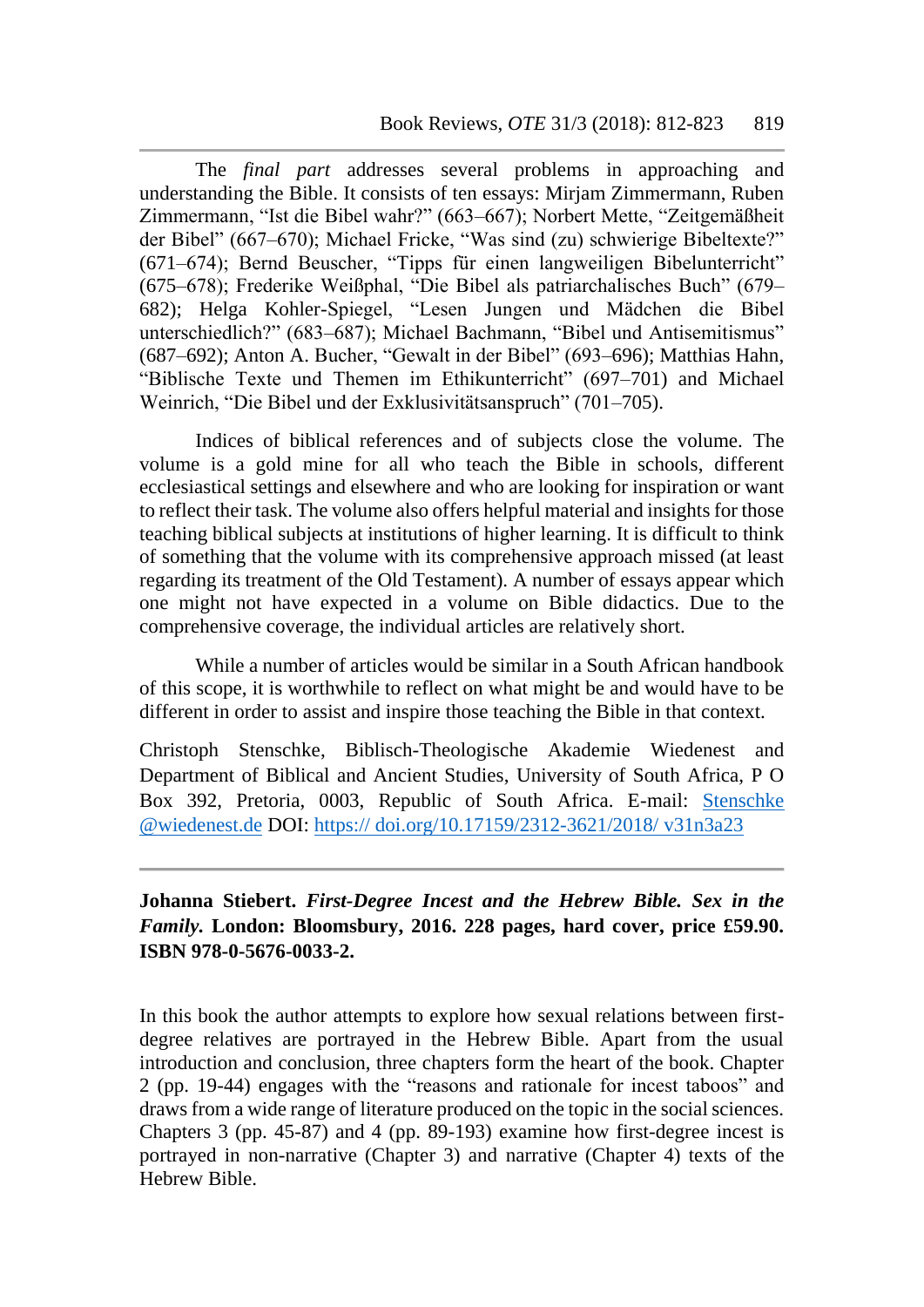#### 820 Book Reviews, *OTE* 31/3 (2018): 812-823

Chapter 2 is a truly interdisciplinary chapter which draws from a wide range of literature on incest. The chapter first provides an overview of past explanations offered for incest taboos, including scholars such as Emile Durkheim and Sigmund Freud. One of the most important observations of this chapter is the discussion of the contribution of Edvard Westermarck, a contemporary of Durkheim's. The "Westermarck effect" is described as follows: "children reared together, living in close domestic proximity in their early years, tend to form non-erotic sentimental attachments." (p. 21) The Westermarck effect is often referred to in the rest of the book and in this chapter provides a brief overview of the contributions of other scholars, who have all mostly produced clinical work which supported Westermarck's basic argument. Stiebert concludes that, based on current assessments, most scholars agree that:

- 1. the Westermarck effect is demonstrable;
- 2. inbreeding has detrimental consequences;
- 3. the Westermarck effect is a mechanism that procures the selection of notclosely-related person for the purpose of mating (p. 27).

Arthur Wolf's work is also discussed as it builds on the work of Westermarck and describes the "infant-parent bond" in similar "contra-sexual" terms as the Westermarck effect, which was originally applied to siblings only. Wolf follows John Bowlby who argues that this "caregiving drive" has an evolutionary basis "promoting the survival of offspring" (p. 30).

The second half of Chapter 2 (pp. 33-44) provides a brief overview of father-daughter incest in antiquity and modernity. This kind of incest is the most common in contemporary Western contexts and this observation seems to be at variance with the "infant-parent bond", since one would expect the latter phenomenon to curb father-daughter incest. Although denial was initially the typical response, second-wave feminism played a big role in "turning the tide on denial" (p. 36) and Stiebert sums up the consensus as follows:

- 1. Father-daughter incest is real and occurs across social classes;
- 2. Father-daughter incest, while more widely reported now than prior to the second-wave feminism, is still under-reported,
- 3. Father-daughter incest has long-term damaging consequences for daughters (p. 40).

The theoretical discussion in Chapter 2 sets the scene for Chapter 3, where the focus is on first-degree incest in the non-narrative texts of the Hebrew Bible. The two most important texts discussed in this chapter are the usual suspects, namely Leviticus 18 and 20, although other texts are also engaged with, including texts from Ezekiel. The chapter first discusses the family in Ancient Israel, drawing especially from the work of Carol Meyers (pp. 46-49). As to why the prohibitions are found in Leviticus 18 and 20, Stiebert agrees with Meyers that the existence of these chapters "presupposes the *likelihood* of incestuous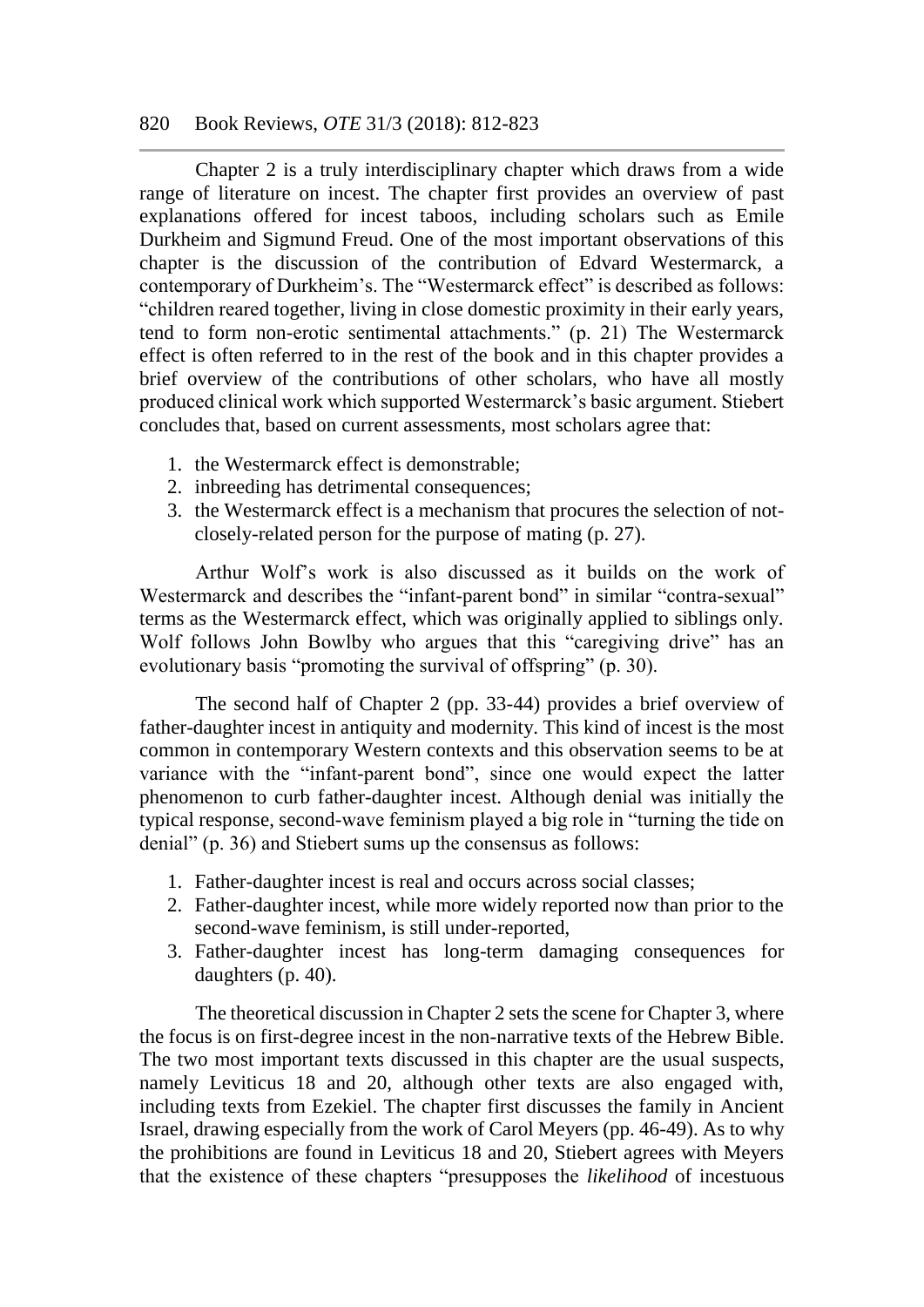tensions and temptations" (p. 49). This argument is offered to counter the views of scholars who think that the taboos are listed because they are widely accepted as "a given".

In the second part of the chapter Stiebert focuses especially on the major exegetical issues in Leviticus 18 and 20, as well as other relevant texts (pp. 50- 65). In this chapter the recent work of Eve L. Feinstein is often integrated into the discussion. The usual issues, such as the meaning of the Hebrew terms often translated with "flesh of his flesh" or the use of other Hebrew terms expressing perversion and disgust, are also discussed in detail (pp. 52-61). The critical issue of whether these prohibitions are actually "laws" is also addressed and here Stiebert sides with Jan Joosten (against Calum Carmichael), who argues that Leviticus 18 and 20 are examples of "persuasive rhetoric" and not legal codification (p. 63). In her engagement with Joosten, Stiebert then addresses one of the most debated issues in Leviticus 18 and 20, namely the omission of a prohibition to sleep with one's daughter. Joosten's argument is through the application of literary skills, the topic of the daughter is "skirted" yet at the same time it is very much present in the thoughts of the hearers of the text. The objective of this literary strategy is to show that sexual relations with one's "daughter is *the most offensive* form of incest." Stiebert concludes this discussion with the argument that these texts radiate a "profound anxiety" (p. 64) about "social disruption". This insight brings Stiebert to the third part of Chapter 3, where she discusses the "psycho-social implications" of the incest prohibitions (pp. 66-87).

The most valuable insight which runs like a golden thread through this last part of Chapter 3 is the issue of anxiety and especially the anxiety of males who are in a position of power. Citing the famous interpretation by David Clines of who the addressee of the Ten Commandments might be, Stiebert similarly argues that male Israelite landowners are addressed in Leviticus 18 and 20 and that the foremost threat to their interests comes from other, especially younger, males. This is why uncovering your "father's nakedness" features at least three times in Leviticus 18. For Stiebert, this anxiety also explains why the daughter is not explicitly mentioned, since the major threat is from other males. According to Stiebert, a daughter is included in Leviticus 18:6 and 17, but is not "singled out more emphatically, because her violation is within the father's control" (p. 78). Towards the end of the chapter Stiebert explores the classic views put forward by Mary Douglas about the "blurring of categories," which she thinks has some potential, but unfortunately does not explain all aspects of the lists in Leviticus 18 and 20. For Stiebert the purpose of these lists is clear: "The lists then are aimed at instilling social stability, particularly between males, because in a socially stable context power is easier to maintain" (p. 86).

In Chapter 4 (pp. 89-193, making it the longest) the author moves to the narrative texts of the Hebrew Bible. Hebrew narratives are discussed in terms of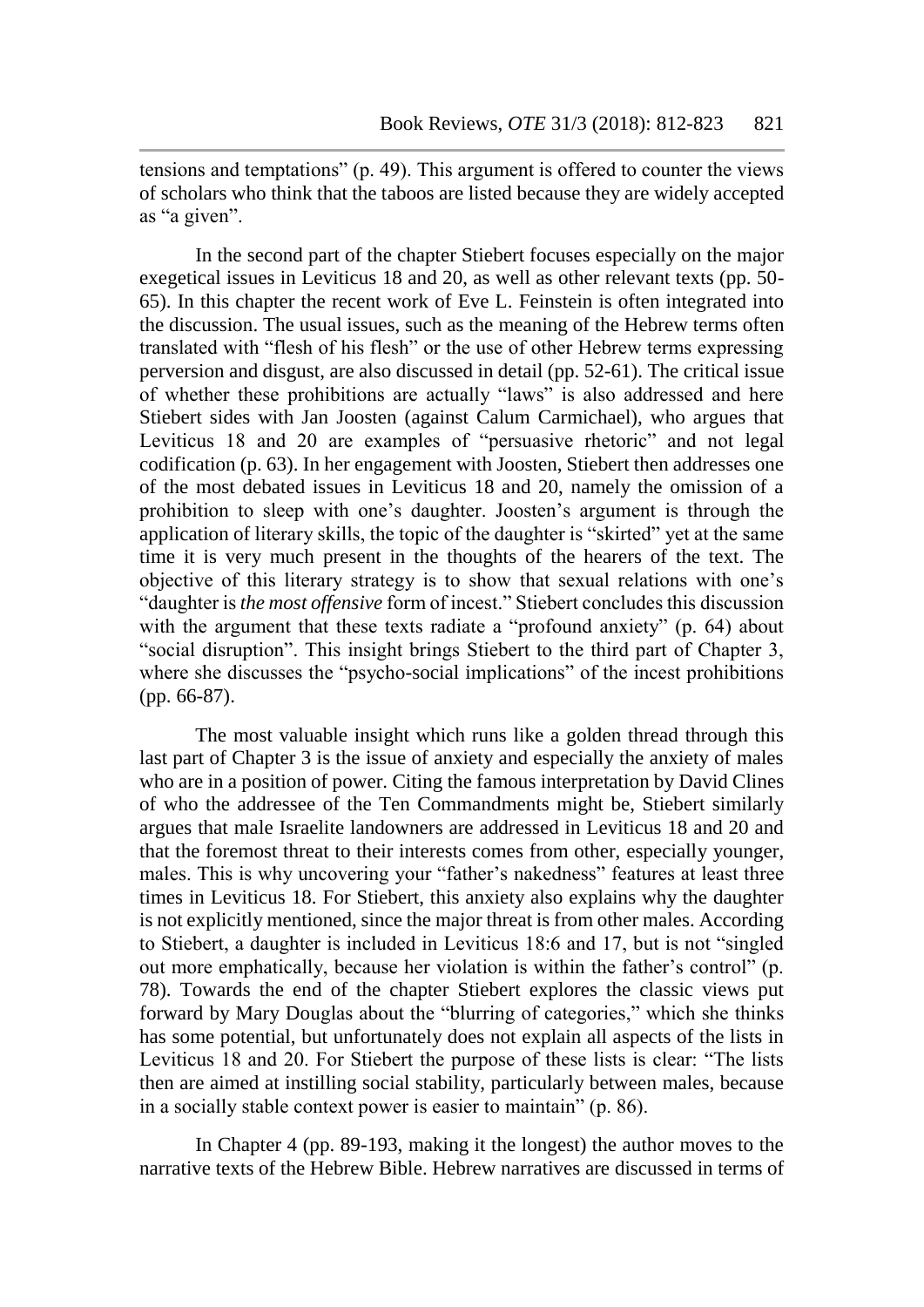the kinds of incest possibly presented in them. "Male-Male incest" is presented first (pp. 89-114) – a lot of space devoted to something that probably does not occur in the Hebrew Bible. It is also a bit confusing that the author keeps on referring to Leviticus 18 and 20, texts which were already discussed in the previous chapter. One text narrative which does get a fair amount of attention (pp. 104-109) is Genesis 9, where "Ham uncovers the nakedness of his father." Stiebert provides a thorough literature review of what might have happened in this narrative, but never provides the reader with her understanding of the nature of the incident. In line with her sensitivity to power struggles, she understands this narrative as a story about intergenerational power struggles. Next femalefemale incest is discussed (pp. 114-132) and once again Stiebert starts with Leviticus 18 and 20 and the fact that lesbian sex is not in itself regarded as taboo in these chapters. After arguing that lesbian sex probably did take place in ancient Israel, a few narratives are discussed, with the relationship between Ruth and Naomi getting most of the attention. Yet Stiebert acknowledges that although there is "acknowledgement of sexual potency" in some of these stories, no "sexual contact" is actually indicated. "Mother-Son" or "Son-Mother" relations are discussed next (pp. 133-144); this is the shortest section of the chapter and engages mostly with stories where sons sleep with their father's concubines, with Rueben and Absalom the prime examples.

"Father-Daughter" incest is then discussed (pp. 144-165) and about the first half of the section deals with texts where YHWH is portrayed as the father of Israel. Stiebert's discussion of Ezekiel 16 is especially fascinating. The relationship between YHWH and the daughter he brought up is clearly abusive. As can be expected, the second half of this section discusses the narrative of Lot and his daughters. The last section of this chapter discusses "brother-sister" incest (pp. 166-193. Infamous narratives such as those about Ammon and Tamar, or Abraham and his "sister", are now examined. Stiebert comes to the following interesting conclusion: "In terms of all the various first-degree permutations, brother-sister unions are presented in the Hebrew Bible as the most fantasized of and most probable" (p. 193). This brings us to the conclusion of the book.

There can be no doubt that this is a fascinating and thorough exploration. The presentation of the debate in the social sciences in Chapter 2 and the way in which that discussion is linked with the detailed engagements with a wide variety of texts are impressive. One point of critique could be the lack of any attempt to date any texts. This is probably more difficult with some of the narratives, but why not at least attempt to make out an historical argument for Leviticus 18 and 20? This lack of historical engagement leaves the impression that Israel remained the same over a number of centuries. We know that this is not true, but could it be true of the practice of incest in different time periods, that incestuous practices somehow remained the same over different historical periods?